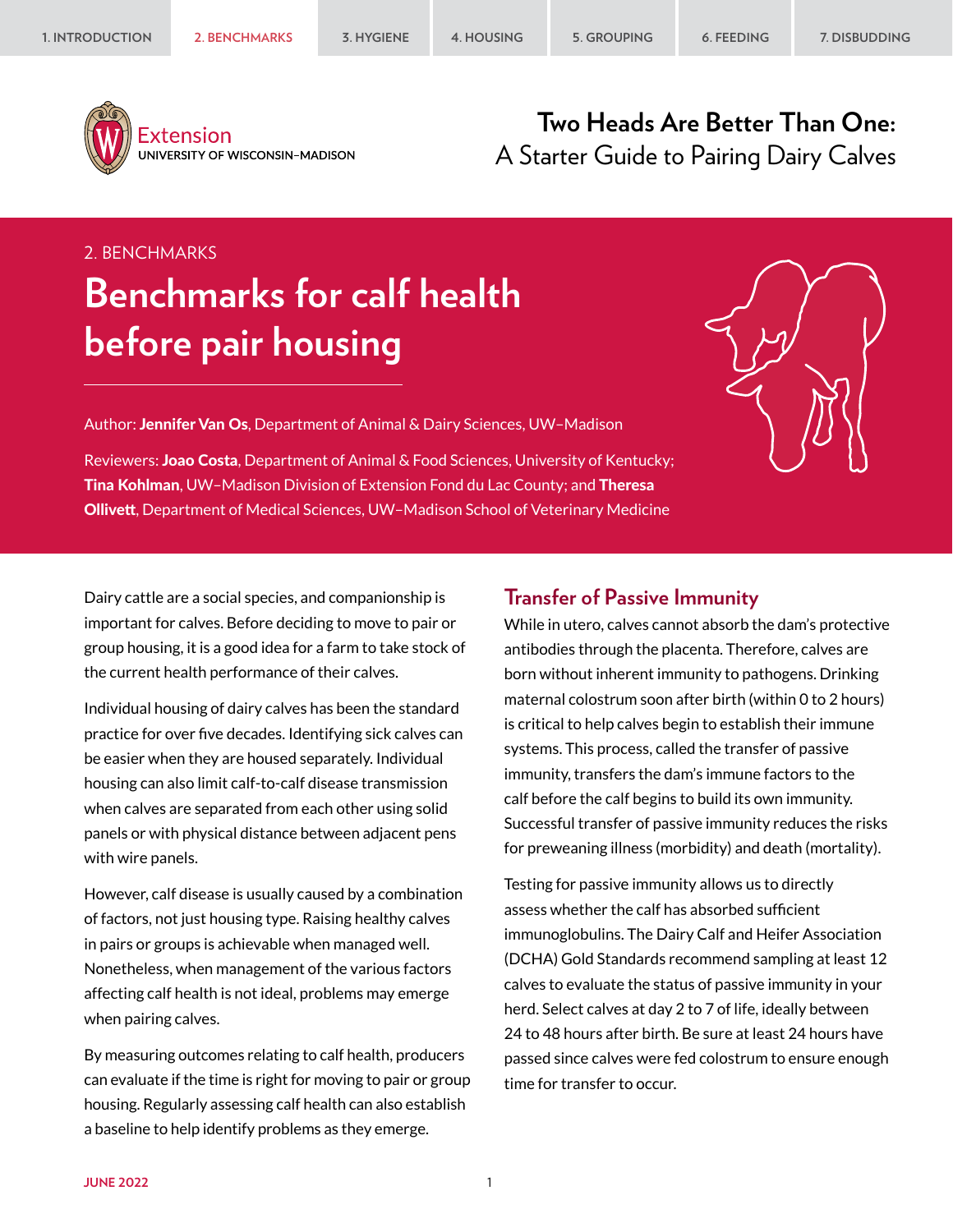To sample for passive immunity, follow the steps below. More details, including [videos](https://thedairylandinitiative.vetmed.wisc.edu/home/calf-health-module/training-videos/), are found in the Calf Health Module on The Dairyland Initiative website.

- 1. Collect at least 2 cc of blood from the calf's jugular vein using a red-topped blood tube.
- 2. Separate the blood into liquid (serum) and solids (red blood cells) by centrifuging the tube. Or, if you do not have a centrifuge, let the tube sit at room temperature overnight. First, use a fresh pipette, wooden applicator stick, or the wooden end of a swab to dislodge the initial blood clot from the wall of the tube.
- 3. Before testing samples each day, calibrate your refractometer using distilled water, following the manufacturer's instructions. Make sure the refractometer and the blood samples are at the same temperature.
- 4. After the sample separates, withdraw a portion of the yellow serum from the tube using a pipette or a needle and syringe. Take care to avoid disturbing the clotted cells. Place the serum on the glass of an optical or Brix refractometer, then lower the cover. For nondigital refractometers, look into the eyepiece to read the measurement.
- 5. Thoroughly wipe the sample well of the refractometer between samples. After testing the final sample of the day, clean the sample well of the refractometer with rubbing alcohol.

Recently, new guidelines have been published on the ideal proportion of calves within a herd falling into each of four categories of passive immunity transfer, ranging from poor to excellent [\(Table 1\)](#page-1-0). When deciding whether to move to pair housing, aim for fewer than 10%, or even 5%, of calves in your herd falling into the "poor" category. The proportion of calves in the "good" and "excellent" categories should be at least as high as in [Table 1](#page-1-0).

If you are currently unable to achieve these targets, examine your newborn calf management and colostrum feeding protocols for areas of improvement. After making changes to your protocols, reassess passive immunity in a new sample of calves.

In a research study, dairy producers were given data on the status of their calves' passive immunity. Obtaining this information allowed the producers to identify how to make appropriate management changes, which resulted in significant improvements in passive immunity.

<span id="page-1-0"></span>*Table 1. Categories of transfer of passive immunity and the desired percentage of calves in each category within a herd*

| Category  | <b>IgG</b><br>$(g/L)^1$ | <b>STP</b><br>$(g/dL)^2$ | <b>Serum Brix</b><br>$(X_0)^3$ | Calves<br>(%) |
|-----------|-------------------------|--------------------------|--------------------------------|---------------|
| Excellent | >25.0                   | $\geq 6.2$               | $\geq 9.4$                     | >40           |
|           |                         |                          |                                |               |
| Good      | 18.0-24.9               | $5.8 - 6.1$              | $8.9 - 9.3$                    | ~30           |
| Fair      | $10.0 - 17.9$           | $5.1 - 5.7$              | $8.1 - 8.8$                    | ~20           |
| Poor      | ~10.0                   | < 5.1                    | < 8.1                          | ~10           |

*1Serum IgG concentration; 2Serum total protein concentration, measured by refractometer; 3Brix refractometer measurement. Table reproduced from Godden et al., 2019.*

#### **Mortality**

In part thanks to widespread improvements to colostrum management practices, preweaned heifer calf mortality in the United States has dropped from nearly 11% to approximately 6% over the last couple of decades. However, there remains wide variation in calf mortality rates among dairy farms. Recent data from farms across multiple states found the highest death rates before weaning occurred in the first 3 weeks of life.

The DCHA Gold Standards suggest targeting a survival rate of at least 97% for calves between 24 hours to 60 days of age, which translates to a mortality rate of 3% or less. Note this excludes stillbirths, defined as deaths occurring less than 24 hours after birth. The formula to calculate mortality rate based on this definition is:

calves dying between 24 hours to 60 days of age calves born per year – stillbirths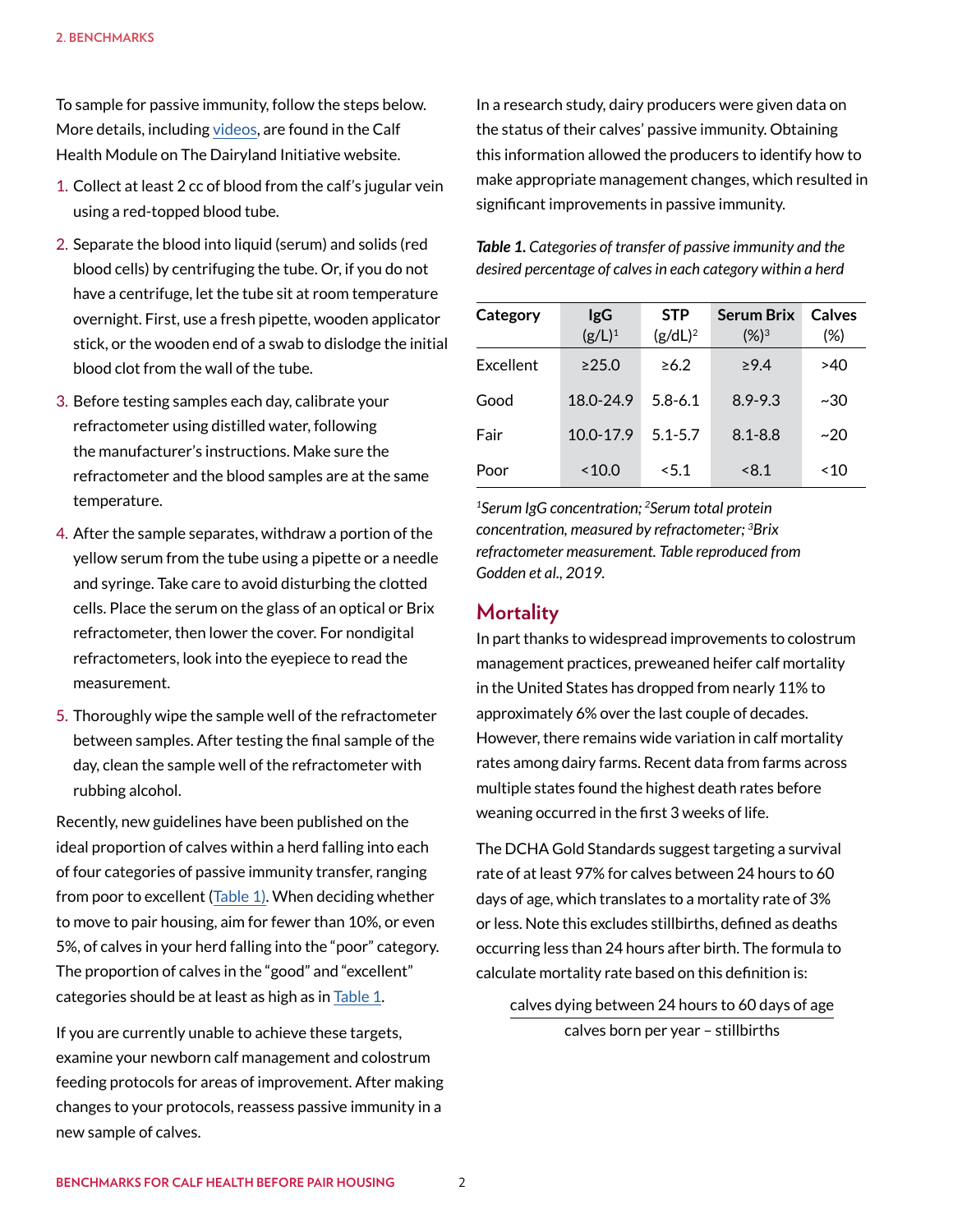Although this goal sets a high bar, it is beneficial to start from an excellent baseline of calf survival rates before considering moving to pair or group housing.

#### **Morbidity**

Approximately one third of dairy heifer calves across the United States experience preweaning morbidity, primarily from digestive and respiratory problems. This rate, in contrast with calf mortality, has unfortunately not decreased over the last couple of decades. For the best chance of success when transitioning from individual to pair or group housing, consistently low morbidity rates should be achieved first.

The DCHA Gold Standards currently suggest targeting morbidity rates of less than 10% for clinical pneumonia and less than 15% for scours requiring treatment during the preweaning period. Disease definitions and criteria for treating calves can vary, so work with your veterinarian on the best strategies for your farm.

A tool to help evaluate calves for illness in a consistent manner is the Wisconsin Calf Health Scoring system or the Wisconsin CalfScan system, available as a chart or as a digital application for Apple devices.

Lung ultrasounds can confirm whether calves have respiratory disease, even when they are not showing visible symptoms. To identify the highest-risk age group for respiratory disease on your farm, your veterinarian can ultrasound 12 calves in each age group, starting at 7 days old and increasing in increments of 7 days of age until the age of onset is identified.

Weaning is a stressful period in a calf's life. Pair or group housing before weaning has been shown to improve calves' resilience to stress during weaning. Nonetheless, all calves experience many stressful changes during this time. The compounding of stressors can put calves at increased risk for respiratory disease during weaning. The #WeanClean™ Philosophy is to raise calves with healthy lungs to achieve good growth through the preweaning period and to reduce the need for antibiotics in the postweaning period. At the beginning of weaning, when milk allowance is first reduced, the goal is for a

herd to have fewer than 15% of calves diagnosed with pneumonia by ultrasound.

### **References**

- Atkinson, D.J., M.A.G. von Keyserlingk, & D.M. Weary. 2017. Benchmarking passive transfer of immunity and growth in dairy calves. *J. Dairy Sci*. 100:3773-3782.
- Costa, J.H.C., M.A.G. von Keyserlingk, & D.M. Weary. 2016. Invited review: Effects of group housing of dairy calves on behavior, cognition, performance, and health. *J. Dairy Sci*. 99:2453-2467.
- DCHA Gold Standards, 2nd Edition. 2016. Dairy Calf and Heifer Association.
- Godden, S.M., J.E. Lombard, & A.R. Woolums. 2019. Colostrum management for dairy calves. Vet. Clin. Food Anim. 35:535-556.
- Lombard, J., N. Urie, F. Garry, S. Godden, J. Quigley, T. Earleywine, S. McGuirk, D. Moore, M. Branan, M. Chamorro, G. Smith, C. Shivley, D. Catherman, D. Haines, A.J. Heinrichs, R. James, J. Mass, & K. Sterner. 2020. Consensus recommendations on calf- and herdlevel passive immunity in dairy calves in the United States. *J. Dairy Sci*. 103:7611-7624.
- McGuirk, S. & T.L. Ollivett. Calf Health Scorer Application (iOS). UW–Madison School of Veterinary Medicine. [https://www.vetmed.wisc.edu/fapm/svm-dairy-apps/](https://www.vetmed.wisc.edu/fapm/svm-dairy-apps/calf-health-scorer-chs/) [calf-health-scorer-chs/](https://www.vetmed.wisc.edu/fapm/svm-dairy-apps/calf-health-scorer-chs/)
- Mills-Lloyd, S. & T. Kohlman. 2017. Heifer blueprint: Passive transfer. UW–Madison Extension. [https://fyi.](https://fyi.extension.wisc.edu/heifermgmt/files/2016/02/Heifer-Blueprint-Passive-Transfer-English.pdf) [extension.wisc.edu/heifermgmt/files/2016/02/Heifer-](https://fyi.extension.wisc.edu/heifermgmt/files/2016/02/Heifer-Blueprint-Passive-Transfer-English.pdf)[Blueprint-Passive-Transfer-English.pdf](https://fyi.extension.wisc.edu/heifermgmt/files/2016/02/Heifer-Blueprint-Passive-Transfer-English.pdf)
- Ollivett, T.L. 2020. Calf Health Module #WeanClean. The Dairyland Initiative. [https://thedairylandinitiative.](https://thedairylandinitiative.vetmed.wisc.edu/home/calf-health-module/) [vetmed.wisc.edu/home/calf-health-module/](https://thedairylandinitiative.vetmed.wisc.edu/home/calf-health-module/)
- Ollivett, T.L. 2020. How does housing influence Bovine Respiratory Disease in dairy and veal calves? Vet. Clin. Food Anim. 36:385-398.